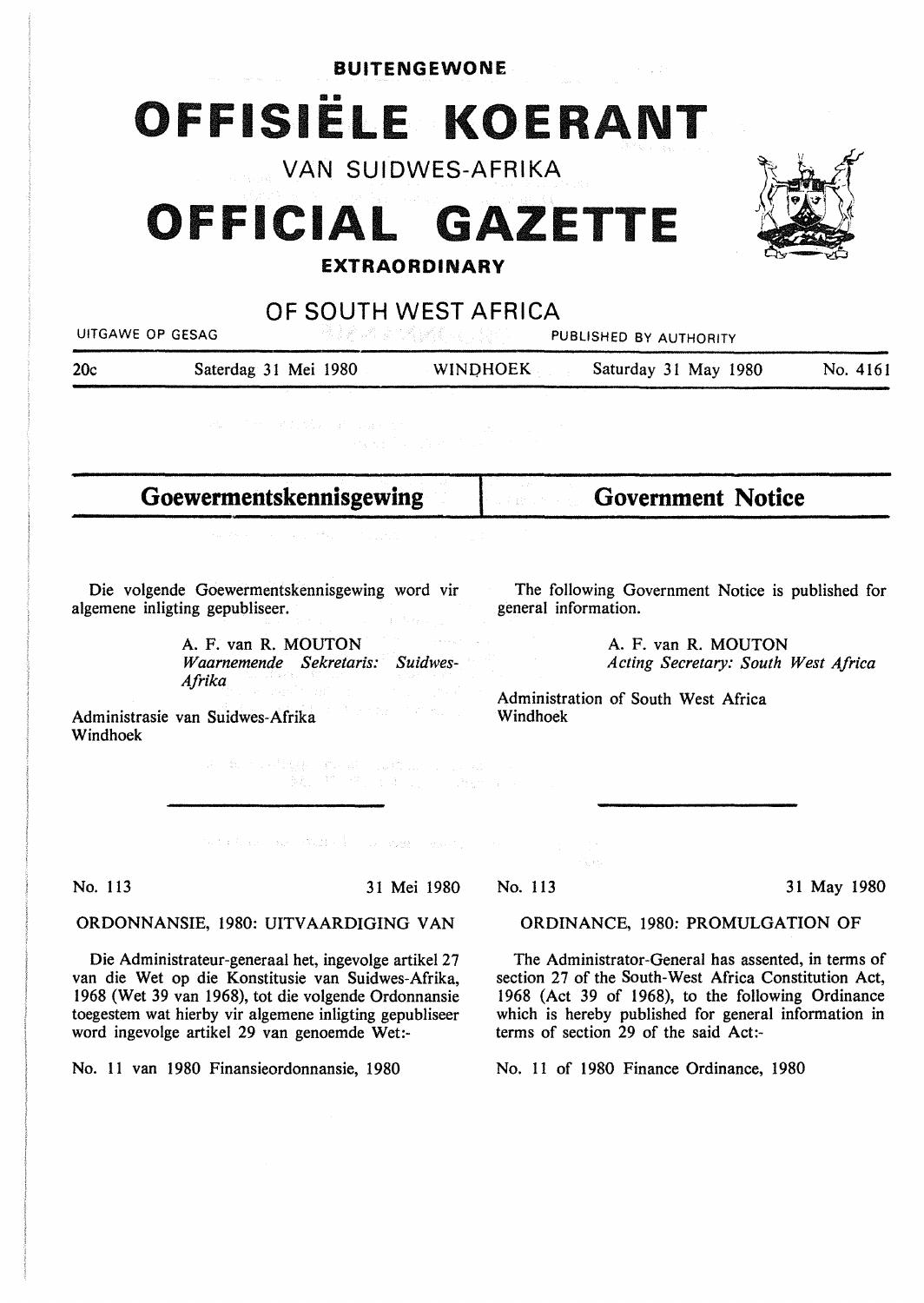**Ordonnansie No. 11 van 1980** 

K wytskclding van gcldc vcrskuklig dcur Munisi• palitcit Swakopmund.

## **FINANSIEORDONNANSIE, 1980**

*(Goedgekeur 27 Mei 1980) (Engelse teks deur die Administrateur-generaal onderteken) (Datum van inwerkingtreding 31 Mei 1980)* 

e international

## **ORDONNANSIE**

Om voorsiening te maak vir die kwytskelding van sekere gelde verskuldig deur die Munisipaliteit Swakopmund.

Die Wetgewende Vergadering van die Gebied Suidwes-Afrika VERORDEN SOOS VOLG:-

1. Ondanks andersluidende bepalings van die Plaaslike Lenings Ordonnansie 1927 (Ordonnansie 7 van 1927), word die Munisipaliteit Swakopmund hierby met ingang van I Februarie 1973 onthef van alle aanspreeklikheid ten opsigte van -

- (a) die bedrag van R1 150 391,54, synde die uitstaande balans op daardie datum van die bedrag van lenings (en gekapitaliseerde rente daarop) wat kragtens genoemde Ordonnansie aan genoemde Munisipaliteit toegestaan is om verbeterings op erwe 1349 en 2747 Swakopmund en Gedeelte 20 ('n gedeelte van Gedeelte 16) van die plaas Swakopmund Dorp- en Dorpsgronde No. 41 aan te bring; en
- (b) die rente wat vanaf daardie datum opgeloop het op genoemde bedrag van **Rl** 150 391,54.

Kort titcl.

2. Hierdie Ordonnansie heet die Finansieordonnansie, 1980.

te Ry Lawre

PATE STATE

who hadden that could

残っ スイムー

wana terlingga masali ber man the control power problems dependence of a linear

a President State of Character and Nation

A starking countries to the equivalence of

ARM Control and was served to the color.

itheach ngan<br>Tagaman

**Samuel Co**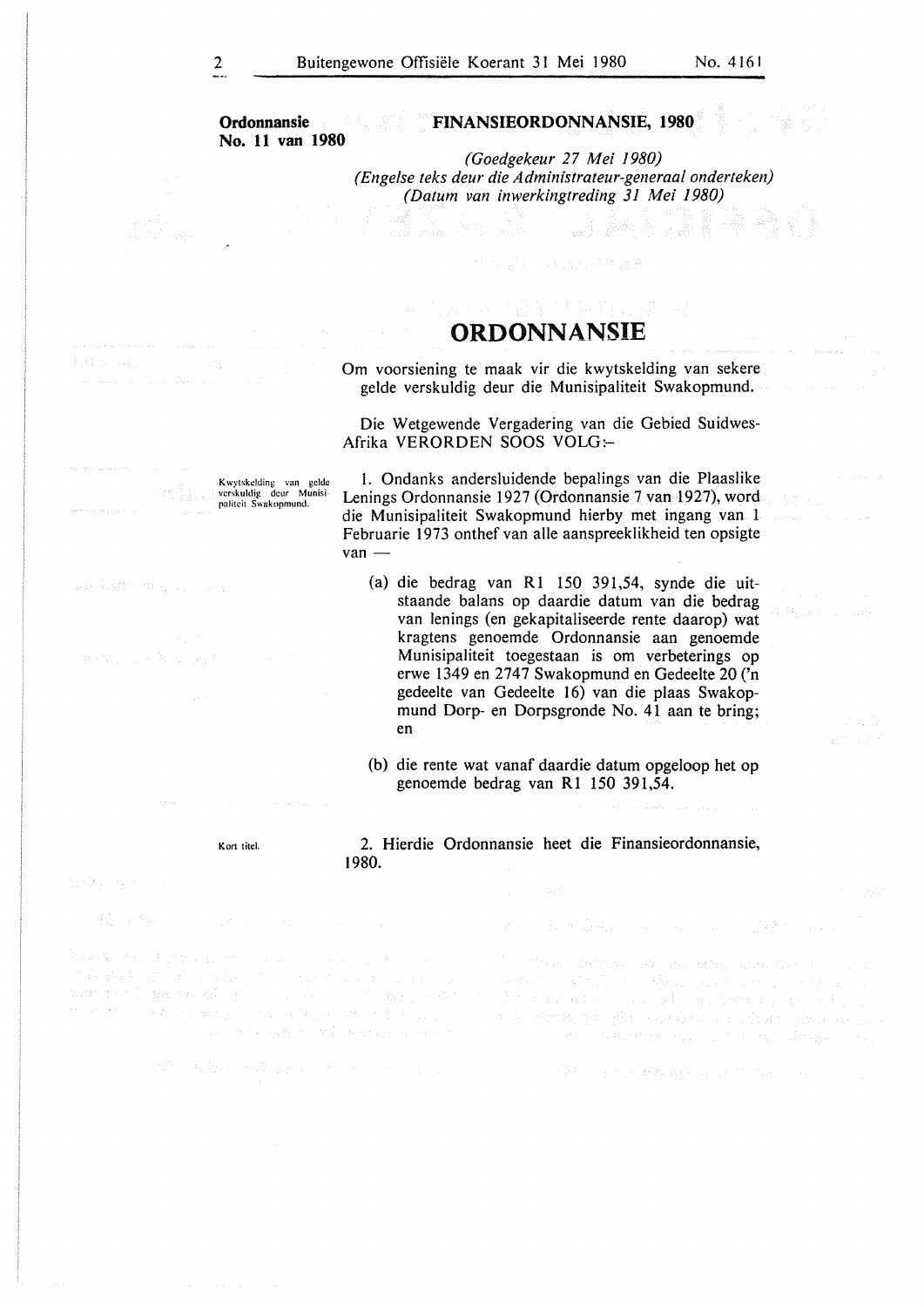### **FINANCE ORDINANCE, 1980**

*(Assented to 27 May 1980) (English text signed by the Administrator-General) (Date of commencement 31 May 1980)* 

**Ordinance No. 11 of 1980** 

## **ORDINANCE**

To provide for the remission of certain monies owing by the Municipality of Swakopmund.

BE IT ORDAINED by the Legislative Assembly for the Territory of South West Africa, as follows:-

1. Notwithstanding anything to the contrary contained in the Local Loans Ordinance, 1927 (Ordinance 7 of 1927), the Municipality of Swakopmund is hereby discharged with effect from l February 1973 from all liability in respect  $of-$ 

- (a) the amount of R1 150 391,54, being the outstanding balance on that date of the amount of loans (and capitalised interest thereon) granted to the said Municipality under the said Ordinance to effect improvements on erven 1349 and 2747 Swakopmund and Portion 20 (a portion of Portion 16) of the farm Swakopmund Town and Townlands No. 41; and
- (b) the interest which has accrued on the said amount of R1 150 391,54 as from that date.

2. This Ordinance shall be called the Finance Ordinance, Short title. 1980.

**Remission of monies ow-**ing by the Municipality of Swakopmund.